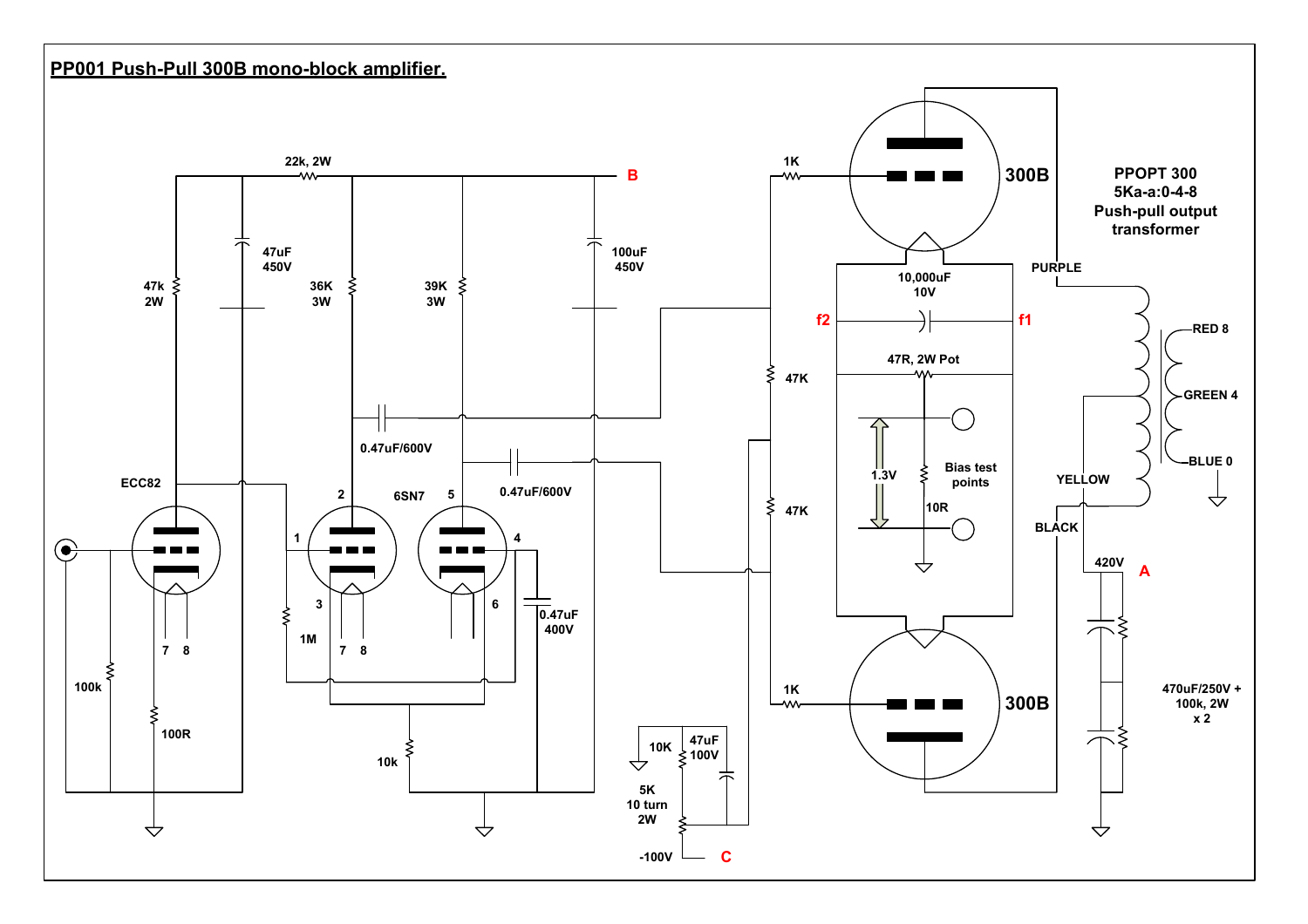

TENT labs filament supplies can be used directly with this filament transformer. If an external PSU is used, place the TENT supply in the audio chassis.